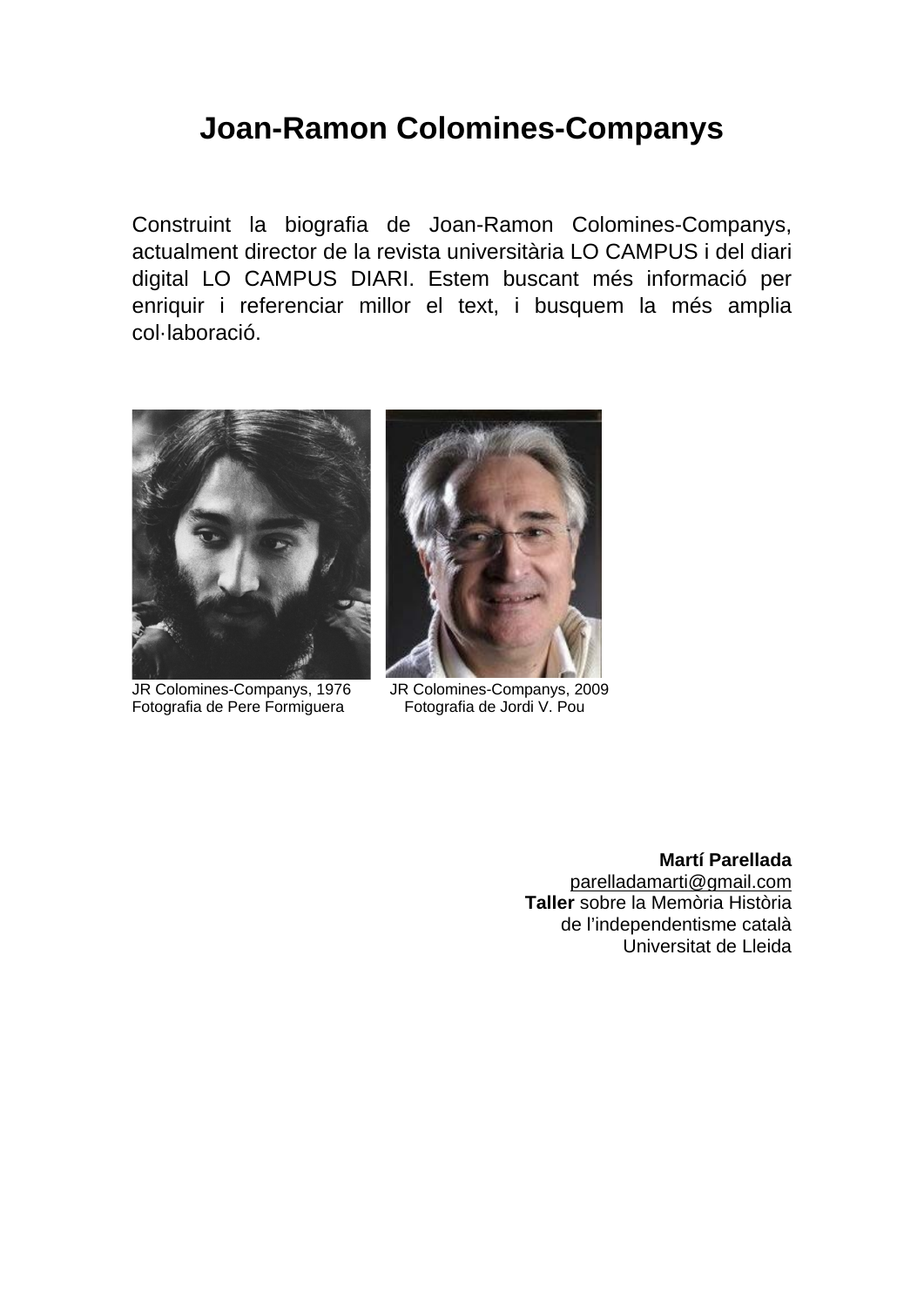# Joan-Ramon Colomines-Companys



Joan-Ramon Colomines-Companys (2009). Fotògraf: Jordi V.  $P_{OU}$ 

Joan-Ramon Colomines-Companys (Barcelona, 4 de gener de 1951) és politicòleg, periodista i editor de premsa universitària, com també consultor en comunicació institucional. Un històric de l'independentisme català, [1] de la lluita unitària antifranquista i un defensor de l'occitanisme en la seva variant aranesa.

És fill del doctor Joan Colomines i Puig i de Margarida Companys Parellada, infermera. I germà gran de Jordi (advocat), Lluís (consultor i empresari) i Agustí (historiador). Té un fill: Marc.<sup>[2]</sup>

Joan-Ramon Colomines-Companys, després d'un breu pas per una escola de monges, va aprendre a llegir a l'Escola Nausica de Barcelona de la mestra Maria Batlle, va anar a l'Institut Ausiàs March de Barcelona i va comencar els estudis de medicina a la nova Facultat de Medicina de l'Hospital de Sant Pau de la qual també era la nova Universitat Autònoma de Barcelona. La lluita antifranquisme va tallar aquests estudis superiors de medicina.<sup>[3]</sup>

### $\mathbf{1}$ **Biografia**

Políticament Colomines-Companys es va iniciar a l'agitació política antifranquista i a la militància organitzada de molt jove. Ja a l'Institut d'ensenvament mitià va confeccionar la primera octaveta a favor de la llengua catalana ens els estudis. L'any 1968, als 17 anys, coincidint amb la primera escissió al Front Nacional de Catalunya (FNC) - el partit històric de l'independentisme català - de la que se'n formaria al PSAN, Colomines-Companys va començar la seva militància organitzada, primer amb una col·laboració externa i un any després com a militant, sempre de la mà del seu pare,<sup>[4]</sup> fins arribat a treballar com a militant alliberat o sigui cobrant del partit (1972), ocupant diverses feines clandestines en especial la responsabilitat de l'òrgan central del FNC la revista "Ara", en la seva segona època de la publicació. També fou de facto Secretari General del FNC, (quan el seu pare va deixar el partit, 1973) al costat de l'històric militant Joan Cornudella que també exercia de facto com a President del FNC. (Diem "de facto" perquè formalment al FNC no hi havia càrrecs assignats).<sup>[5]</sup>

Joan-Ramon Colomines-Companys al FNC, al Front com l'anomenaven col·loquialment a l'època, va tenir una intensa militància independentista i antifranquista. Conjugant el crear organització i discurs ideològic amb agitació directa i amb la lluita unitària antifranquista.<sup>[6]</sup>

Com a **organització** va crear el Bloc Català d'Estudiants branca estudiantil del Front i va rejovenir i modernitzar l'estructura del partit FNC. Com discurs ideològic va participar a canviar i modernitzar la proposta independentista al costat d'un discurs de socialisme democràtic, tot això sota l'aportació intel·lectual de Joan Cornudella i Barberà, que com diu Colomines-Companys: "...l'autèntic renovador de l'independentisme modern, junt amb el meu pare".[7]

Com a **agitador** va participar en múltiples i variades accions propagandistes i es va especialitzar en la captació de militants realitzant tota mena de xerrades clandestines arreu del País, molt especialment a les Terres de Lleida.<sup>[8]</sup> Una acció que s'ha fet cèlebre és haver posat l'onze de setembre de 1971 uns altaveus que donaven al carrer des de l'Hotel Duval de Barcelona, just al lloc on estava convocada la manifestació reivindicativa de la Diada. llavors clandestina. Els altaveus va fer sonar una proclama i l'himne de Catalunya. Les persones que sobre el terreny varen fer l'acció foren Àlvar Valls i Joan-Ramon Colomines-Companys.<sup>[9]</sup>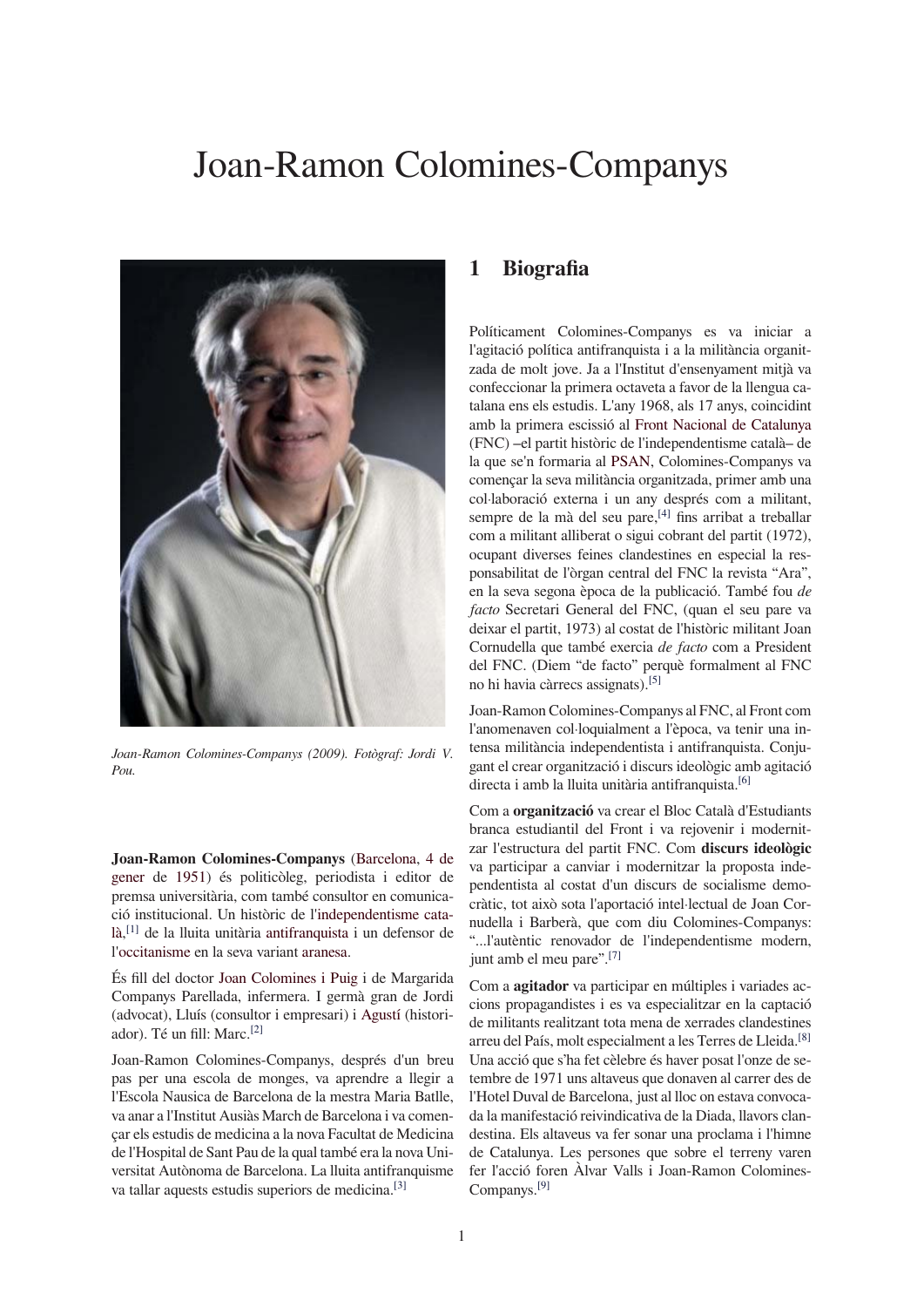

Un fragment d'una fotografia de Manel Armengol del jove Joan-Ramon Colomines-Companys durant el comiat a Josep Pallach,  $(1977)$ .

Com a participant de la lluita unitària antifranquista va participar o a nivell personal o com a representant del Front en les diferents estructures unitàries antifranquistes tant nacionals, com sectorials, com les coordinades a nivell de Països Catalans.<sup>[10]</sup>

De ben jove el Dr. Colomines, el seu pare, el va portar a tota mena d'actes patriòtics i reivindicatius. I n'hi ha dos que van marcar al jove Joan-Ramon que hi va participar com assistent, fent-se sentir fent crits reivindicatius: la protesta a les escales del Bisbat de Barcelona per la repressió als capellans per part de la policia quan protestaven per les tortures (1966) i els anomenats "Fets del Palau" al Palau de la Música de Barcelona (1960).<sup>[11]</sup>

Colomines-Companys a nivell unitari durant el franquisme va ser assistir o va ser-ne representat de partit a :



Foto de família del Consell de Forces Polítiques de Catalunya. Colomines-Companys és a la segona fila entre Joan Cornudella i Josep Pallach.(1976).

la Taula Rodona (1966-1973), a la Comissió d'Amnistia (1969), a la Coordinadora de Forces Polítiques de Catalunya (1969-1975), a l'Assemblea de Catalunya (1971- $1977$ <sup>[12]</sup> i al Consell de Forces Polítiques de Catalunya (1975-1977). I d'altres esdeveniments organitzatius, com l'Assemblea Permanent d'Intel·lectuals Catalans tancats a Montserrat pel Judici de Burgos (1970).<sup>[13]</sup>

En aquests organismes unitaris va desenvolupar una intensa activitat, patint algun sotrac com l'haver sigut detingut amb els anomenats els "113 de l'Assemblea de Catalunya" (1973), que a més s'hi va afegir una multa que per no voler-la pagar, va tenir a Colomines-Companys en una estada llarga a la presó Model de Barcelona, sent-ne un dels últims detinguts en sortir per aquest episodi.<sup>[14]</sup> Junt amb quasi tota la seva família diverses vegades va visitar les comissaries franquistes.<sup>[15]</sup>

En la transició democràtica, el 15 de febrer de 1976, Joan-Ramon Colomines-Companys al costat de Joan Culleré i Joan Cornudella van organitzat i participar en el primer míting-conferència en obert i tolerat a Catalunya a la Sala de la Cooperativa Agrícola "Els Pagesos" de Lleida. Fou un acte del Front titulat "Les llibertats Catalanes", amb un discurs clarament independentista però amb molt de contingut democràtic i unitari, com corresponia pel moment i pel públic de la sala que fou molt transversal i entusiasta.<sup>[16]</sup>

L'octubre de 1976 coincidint amb el revifament d'una secció armada provinent de diverses organitzacions independentistes, inclosa el Front, Joan-Ramon Colomines-Companys va deixar de ser militant del Front Nacional de Catalunya.<sup>[17]</sup>

El 1976 com independent Joan-Ramon Colomines-Companys va participar al Congrés Constituent del Partit Socialista de Catalunya- Congrés (PSC) en el que confluïen diverses forces polítiques i que en fou l'origen del PSC actual. En aquest Congrés Colomines-Companys va fer dues propostes polítiques que van tenir dos resultats diferents: Va proposar que el PSC aproves fer costat al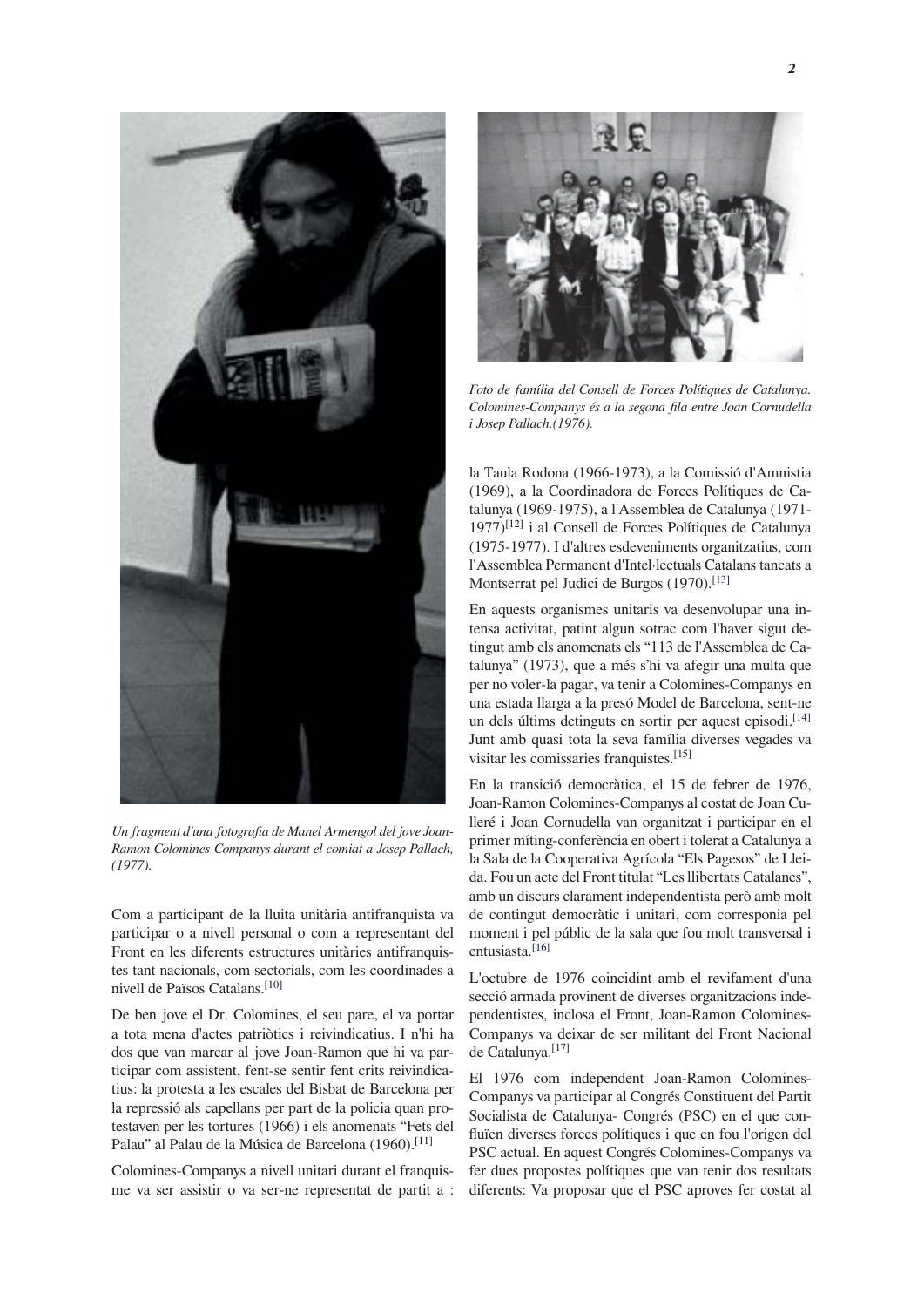

Primer míting en obert i tolerat a Catalunya a la Cooperativa Agrícola "Els Pagesos" de Lleida (15 de febrer de 1976). Joan Cornudella (al centre), Joan Culleré (a l'esquera) i Joan-Ramon Colomines-Companys.

dret de l'autodeterminació de Catalunya, proposta que fou aprovada pel Plenari en contra del relator contrari que era Josep Andreu Abelló que dirigia una facció ERC que hi participava, i l'altra proposta fou que el PSC aproves la defensa d'una Confederació de les nacions de l'Estat espanyol i aquesta proposta fou rebutjada, sent-ne el relator contrari Isidre Moles que representava Convergència Socialista.<sup>[18]</sup>

Quan el PSC és va incorporar a la disciplina del PSOE (1977), Colomines-Companys va deixar el partit i es va involucrar al grup "Esquerra Nacional" que liderava el Dr. Jordi Gil i que com a grup va tenir una curta durada.<sup>[19]</sup>

L'any 1977 Colomines-Companys és va involucrar a Convergència Democràtica de Catalunya (CDC) de la mà de Josep Maria Cullell i Miquel Sellarès.<sup>[20]</sup> Un trio independentista i que fou el primer independentisme de CDC. Són recordats tres articles d'aquests tres patriotes publicats simultàniament a tres diaris de Barcelona. Colomines ho va fer a La Vanguardia. Colomines-Companys va militar a CDC des de 1977 a 1990.<sup>[21]</sup>

#### Estudis reglats i de reciclatge  $1.1$

L'any 1977 hi havia les convocades les primeres eleccions democràtiques espanyoles i comentat pels directius del moment de CDC com Colomines-Companys quedaria de candidat, aquest va fer una demanda insòlita pels interlocutors i fou que l'ajudessin a fer una carrera universitària de Ciència política a Anglaterra. Això va significar marxar 4 anys de Catalunya.<sup>[22][23]</sup>

Llavors Colomines-Companys va participar com a copywriter de la primera campanya electoral de CDC entrant a treballar a l'Agència de Publicitat Dayax de Barcelona del publicista Puig Dòria. I fou aquest empresari Eveli Puig Dòria, directament primer i posteriorment després a través de la Fundació Jaume Bofill, qui va pagar la carrera universitària de Colomines-Companys. També Miquel Roca Junyent i Jordi Pujol, amb gestions a l'administració governamental espanyola o a cop de talonari personal, varen ajudar a "l'estudiant Colomines".<sup>[24]</sup>

Del 1977 a 1981 Colomines-Companys va estudiar la Llicenciatura universitària de Govern -BA (Hons) Government- a la School of Social Science. de la University of Essex situada a la població de Colchester d'Anglaterra. És va especialitzar en Comunicació institucional i Màrqueting internacional. Se li va autoritzat un itinerari curricular amb assignatures a la carta i va seguir assignatures noves *ad hoc* sobre nacionalisme escocès i nacionalisme gal·les.[25]

Cursats en altres moments: en Joan-Ramon Colomines-Companys té també com estudis reglats un Màster d'especialista universitari en neurociències [MSc Neuroscience and Mental Health], (2003-2004), de l'Institut de Neurociències i Salut Mental de Barcelona / Universitat Oberta de Catalunya.<sup>[26]</sup>

I com estudis acadèmics no reglats tant de recerca, de reciclatge o executius té cursats estudis de metodologia de doctorat a la London School of Economics and Political Science (LSE).<sup>[27]</sup> Va fer de "Visiting doctoral researcher Student" (2003) al Department of Political and Social Sciences de la The European University Institute a Florència. Va cursar estudis de "Metodologia i disseny de investigació" a l'antiga Blanquerna-Facultat de psicologia i pedagogia de la Universitat Ramon Llull (1992-1995). Com també va seguir el "Service Marketing". Executive Programme. ESADE (1989). Actualment (2016) a la Facultat de Medicina de la Universitat de Lleida realitza oficialment el Grau de Medicina amb l'objectiu de fer recerca en Educació Mèdica.<sup>[28]</sup>

## 1.2 Treballant a la Generalitat de Catalunva

Entre els anys 1982 i 1990 Joan-Ramon Colomines-Companys va treballar a la Generalitat de Catalunya en diversos llocs i feines. Les més rellevants: com a coordinador de promocions a l'exterior en el Departament de Comerc i Turisme, compartint despatx i complicitats polítiques amb Artur Mas, el que molt després seria President de la Generalitat de Catalunya. I com a cap de Gabinet del Conseller de Sanitat, Dr. Josep Laporte.<sup>[29]</sup>

# 1.3 La Crida la Solidaritat i l'enfrontament amb el Pujolisme

Sent militant de CDC. Colomines-Companys també formava part activa de la Crida a la Solidaritat. I, en plena campanya de llançament del partit Reformista de Miquel Roca Junyent, Joan-Ramon fou detingut en una acció de protesta de la Crida per catalanitzar els rètols a l'Estació de Sants (1985).<sup>[30]</sup> Però l'autèntic rebombori fou el que va provocar en Joan-Ramon Colomines-Companys en un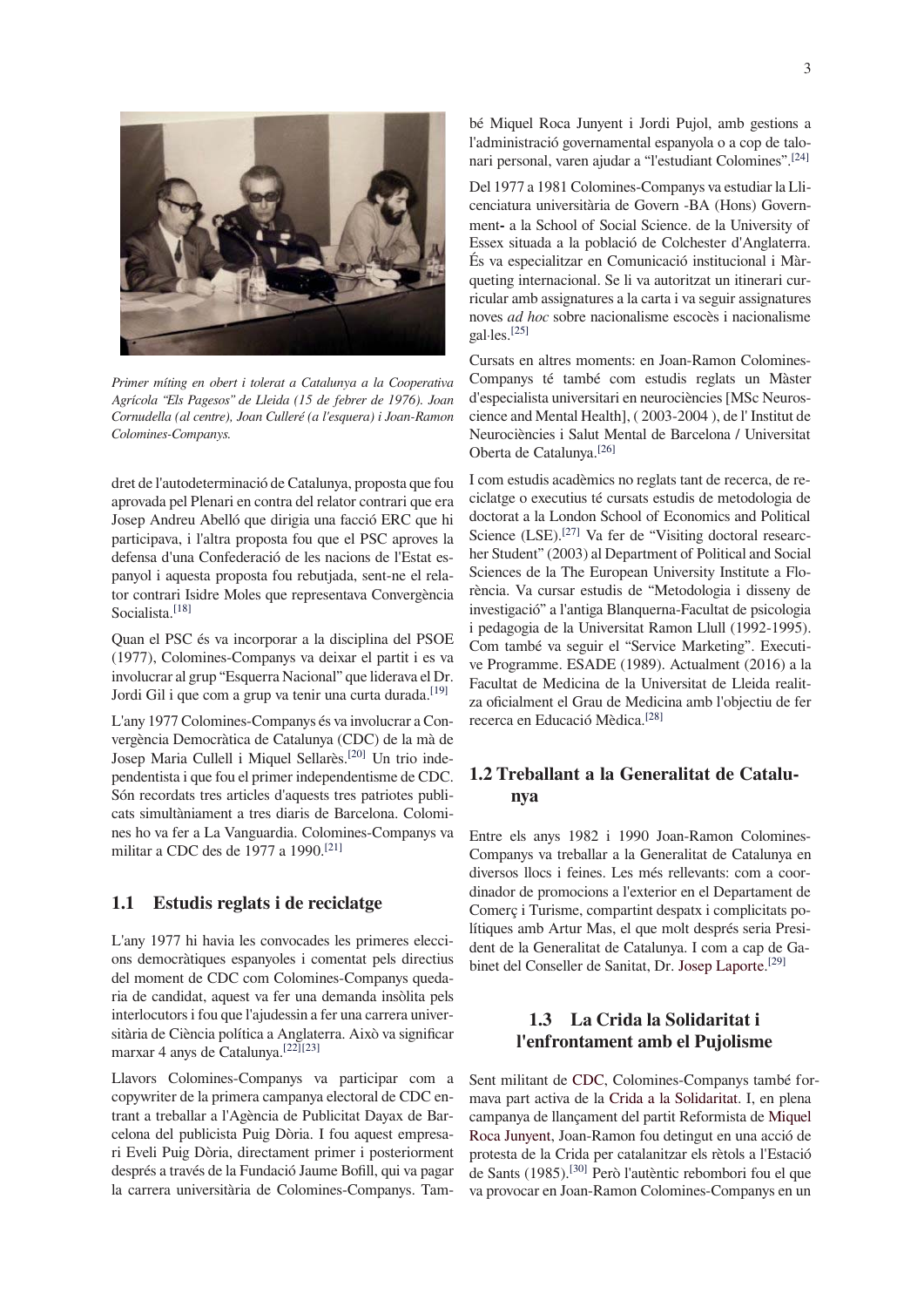Consell Nacional de CDC quan en un intervenció va demanar al president Pujol (que hi era) "... que deixes de fer-nos combregat amb rodes de molí i que no justifiques el que era injustificable, que era haver anomenar com a director de TV3 a un gàngster, que estava fent xantatge al President amb un articles al diari El País sobre Banca Catalana". Aquell fou el final de Colomines, sumat a les discrepàncies de la reivindicació nacional i com diu ell: " .. vaig ser el primer represaliat a CDC per part de Pujol per ser independentista i per dir-ho sempre que calia. Ara tot és diferent".[31]

#### $1.4$ Etapa Andorrana

L'itinerari professional de Colomines-Companys ha anat lligat al seu itinerari de recerca i s'ha desplaçat a on ha calgut per realitzar-ho. Va voler estudiar de prop "nacions" sense estat" i "nacions independents petites" i se'n va anar a viure a Andorra (1992-1995).

Allí en diferents moments va fer d'assessor en estratègies de màrqueting i disseny de productes editorials, col·laborant externament amb empreses com Premansa (Editors del Diari d'Andorra). O com Audiopress (Editors del Poble Andorrà).

Políticament el més rellevant fou que Colomines va ser nomenat Cap de gabinet del Ministre de Turisme i Esports del Govern d'Andorra que era Xavier Espot Miró.<sup>[32]</sup>

En aquesta etapa fou simpatitzant i col·laborador com assessor de l'Agrupació Nacional Democràtica d'Andorra.<sup>[33]</sup>

A Andorra va participar en moltes activitats culturals i cíviques amb ONGs i va ser protagonista -voluntàriament i involuntàriament- de moltes polèmiques, que algunes varen acabar al jutjat.<sup>[34]</sup>

#### Professor de Formació Ocupacional 1.5

L'etapa viscuda per Colomines com de més utilitat fou la que va realitzar a Cerdanyola del Vallès com a professor de Formació Ocupacional. Fent classe a l'Aula i fent el seguiment fins que l'estudiant, sempre adult, trobava feina.<sup>[35]</sup> En concret treballava al "The English Club-Language School, Labour & Business Formation" de Cerdanyola del Vallès.

En aquest període Colomines va fer un apropament al Partit per la independència de Catalunya (PI) que no va reeixir, perquè els seus dirigents varen fer un viratge cap a CDC, el camí a la inversa que havia iniciat Colomines.

Va escriure i publicar el llibre "Cal avui defensar l'independentisme polític que representen públicament Àngel Colom i Pilar Rahola?: reflexions sobre l'itinerari independentista català" (1997), que fou una conferència i una presa de posició pública.

També fou la primera vegada que presentava "Fòrum

Cívic: Patrimoni independentista del Front (FNC)" que volia ser una plataforma per rescatar i divulgar la història del FNC. De fet fou un gir personal de Colomines, perquè mai ha volgut participar en actes de Memòria democràtica.<sup>[36]</sup>

#### 1.6 Primera etapa a la Val d'Aran

Seguint l'itinerari de recerca i vital de seguir "nacions petites" decideix anar a la Val d'Aran i prèviament en un dels cursos de Formació Professional de Cerdanyola del Vallès, amb el seu alumnes, dissenya tot el que posteriorment faria a Aran. Que bàsicament serien tres coses: una aula d'estudis, un diari en aranès i una associació.<sup>[37]</sup>

El l'aula acadèmica fou el centre d'estudis "VIVÈNCIA ARANESA: Aula Euròpa des Pirenèus". El periòdic "Eth Diari". I l'Associació amb el mateix nom de l'aula.<sup>[38]</sup>

La gran novetat fou "Eth Diari", únic diari que ha existit en llengua aranesa i en general en occità. "Eth Diari-Huelheton diari d'Aran", es va editar durant nou mesos. En aquest temps se'n publicaren 214 números, 4 dels quals especials (el número zero data d'octubre de 1998 i l'últim número de setembre de 1999).<sup>[39]</sup>

Joan-Ramon Colomines-Companys continua avui (2016) sent President de l'Associació VIVÉNCIA ARANESA  $[40]$ 

#### **Tornant a Londres**  $1.7$

Torna a Londres i simultanieja cursos sobre recerca a la London School of Economics and Political Science (LSE), (seria el seu segon període presencial), amb un treball de "Tourist Developer in UK and Ireland" del "Catalan Tourist Board" de Londres. Organisme de la Generalitat de Catalunya.<sup>[41]</sup>

Durant aquest període Colomines amb Victor Batallé varen crear "Mobilització Catalanista- MCat" com a plataforma de suport al llavors candidat a President de la Generalitat Artur Mas. D'una manera explicita s'especificava que el suport era per a Mas com a persona i politic i no al partit o coalició. Duran i Lleida va fer tot el possible per silenciar la xarxa cívica de suport i de fet ho va aconseguir.<sup>[42]</sup>

Consequència d'uns articles del diari El Mundo i de les disputes partidistes al Parlament de Catalunya pel MCat, es va posar en questió la feina de Colomines al "Board" de Londres i aquest per demostrar que el treball era professional, va difondre tots els seus treballs d'assessoria realitzats per encàrrec. I per implementar més transparència va començar la publicació del seu blog: Diari Cívic. (Blog que té en actiu des de fa 13 anys).<sup>[43]</sup>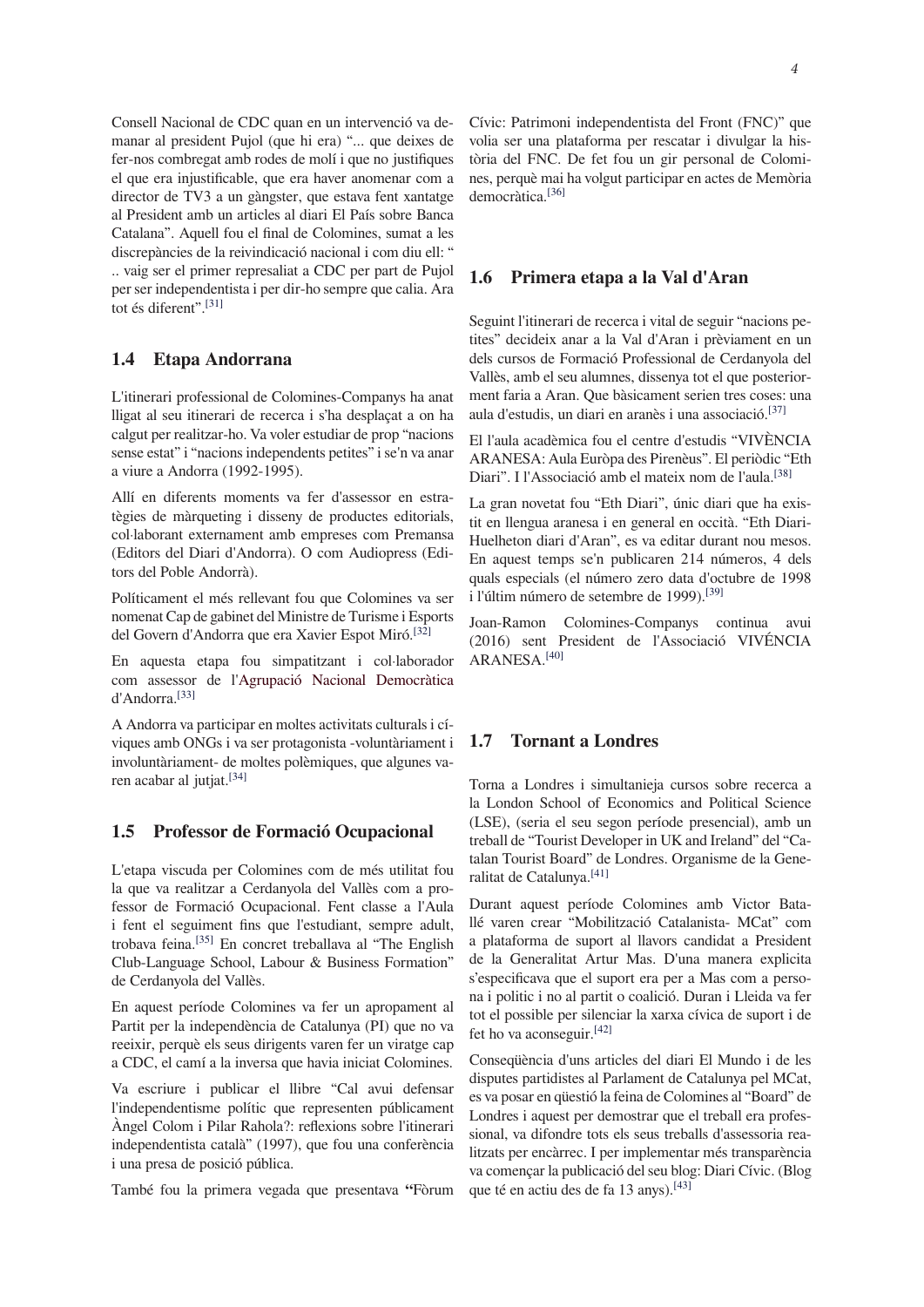#### 1.8 Segona etapa a la Val d'Aran

El més destacat fou la dinamització i enfortiment de l'Associació Vivència Aranesa i l'haver estat anomenat Cap de Comunicació del Conselh Generau d'Aran en el que el Síndic era Carlos Barrera. Lloc que deixa quan hi va haver un canvi de govern aranès.<sup>[44]</sup>

#### $1.9$ **Lleida**



La Taula d'un de "Els debats de LO CAMPUS" amb els que llavors eren el Rector de la UdL, Joan Viñas i la Rectora de la UdG Anna M. Geli (al centre de la fotografia). Colomines-Companys, que n'era l'organitzador a la punta a l'esquerra de la fotografia. (UdL / Campus de Cappont / 15-10-2008) Fotògraf: Xavier Goñi.

Aquest període per a Colomines comença a finals del 2007 i dissenya un Projecte de premsa universitària pensant en la Universitat de Lleida. Universitat en la que s'incorpora en estudis reglats de medicina com estudiant sènior, competint amb un alumnat radicalment jove.

Crea com editor i n'és el director, la revista LO CAMPUS que és bimensual i se'n fan dues versions: una en paper premsa mida tabloide, que es ven actualment als quioscos sobretot de les Terres de Lleida i Aran i una versió digital.[45]



Portada de LO CAMPUS número 1 (Abril 2008) i portada del número 31 (Setembre-octubre, 2016).

Crea com editor i n'és el director: LO CAMPUS DIARI

un diari digital sobre i per les 21 universitats de parla catalana. (http://locampusdiari.com) $[46]$ 

Crea i ara n'és avui el president, l'Associació universitària AMICS de LO CAMPUS.<sup>[47]</sup>

Actualment totes les associacions creades o animades per Colomines, com també altres estructures, programes, activitats, accions i publicacions, tot s'agrupa sota una mateixa marca PLATAFORMA CULTURAL LO CAM- $PI$ <sub>IS</sub> $[48]$ 

### **Referències**  $\mathcal{D}_{\mathcal{L}}$

- [1] Daniel Diaz, Fermi Rubiralta i Jaume Renyer (2006), Una història del FNC (1940-1990). Pagès Editors, Lleida.
- [2] ARREU Setmanari d'informació general. "La Família Colomines". Número 16 (1977), Barcelona.
- [3] Joan B. Culla Clarà (1995), "UAB 25 anys : una història gràfica; 1967/1968 - 1993/1994". Universitat Autònoma de Barcelona, Servei de Publicacions.
- [4] Colomines, Joan. El Compromís de Viure. Apunts de memòria. Columna Edicions, 1.999. ISBN 9788483008768.
- [5] Fermí Rubiralta i Casas, (2003), Joan Cornudella i Barberà (1904-1985): biografia política : 50 anys d'independentisme català. Editorial L'Abadia de Montserrat.
- [6] FNC: Declaració de principis i d'acció política de Front Nacional de Catalunya. "El llibre groc". 1974.
- [7] Joan Colomines i Puig (2003), Crònica  $de$ l'antifranquisme a Catalunya. Apunts de memòria, Angle Editorial, Barcelona.
- [8] Post: He tornat a veure a La Panera de Lleida l'exposició "Transició democràtica a Lleida". Diari Cívic. Dissabte 16 de maig de 2015. http://diaricivic.blogspot.com
- [9] Isabel Boi et alt. (2014), 1714 a l'aula. Editorial Grao, Barcelona.
- [10] FNC: Informe sobre la situació actual. Front Nacional de Catalunya. "El llibre blanc". 1974.
- [11] Jordi Creus, La Punxa: Els fets del Palau, cinquanta anys després. (19/05/2010)
- [12] Antoni Batista (1991), La Gran Conspiració: Crònica de L'Assemblea de Catalunya. Editorial Empúries, Barcelona.
- [13] Agustí Barrera i Puigví, "El Manifest de Montserrat, desembre 1970". Llibertat.cat (25/12/2010).
- [14] JR Colomines-Companys, Recuperant la Memòria històrica. Diari Cívic http://diaricivic.blogspot.com.es/2003/ 09/recuperant-la-memria-histrica.html.
- [15] Marc Colomines i Nadal (2015), Conversa amb el meu Pare durant un viatge amb cotxe el passat 27 de Setembre tornant de Vielha a Lleida. Alca Films. https://www. youtube.com/watch?v=ahRXKKGl4ww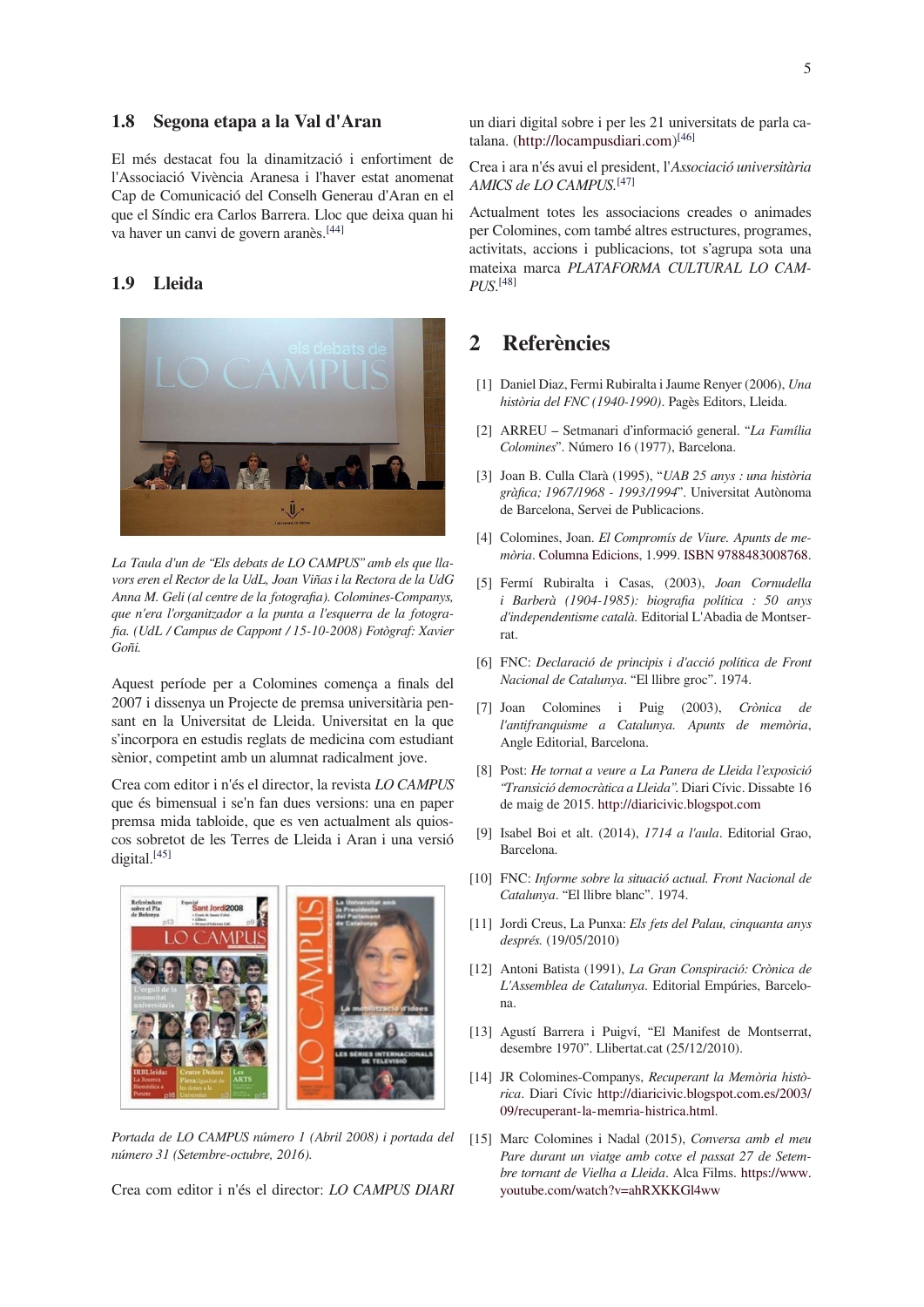- [16] Antonieta Jarne, (1998), "L'oposició al franquisme a Lleida". Pagès Editors, Lleida.
- [17] Àlvar Valls, (2014) Al cap dels anys. Militància, presó i exili (1970-1998). Edicions del 1979, Barcelona.
- [18] Actes del Congrés constituent del Partit Socialista de Catalunya- Congrés. Arxiu general del Partit dels Socialistes PSC(PSC-PSOE).
- [19] La Vanguardia (25 gener de 1977). Barcelona: Joan Ramón Colominas abandona el PSC-C.
- [20] «Joan Ramón Colominas Companys ingresa a Convergència Democràtica de Catalunya.». La Vanguardia, 06-03-1977, p. 21.
- [21] Joan Marcet, (1984) Convergència Democràtica de Catalunya: el partit i el moviment. Edicions 62, Barcelona.
- [22] "Fa deu anys una espècie de diari digital de dretes..." Dissabte 19 de gener de 2013. Diari Cívic - Dietari personal de JR Colomines-Companys http://diaricivic.blogspot. com.es/search?updated-min=2012-12-31T15:00:00-08: 00&updated-max=2013-03-05T01:07:00%2B01: 00&max-results=50&start=83&by-date=false
- [23] JR Colominas (1981) "Why to study in England?: An adult experience" Alumni / University of Essex (UK).
- [24] Post al DIARI CÍVIC-Dietari personal de JR Colomines-Companys. Dijous 2 de juny de 2005 http://diaricivic. blogspot.com.es/search?updated-min=2004-12-31T15: 00:00-08:00&updated-max=2005-07-14T13:46:00% 2B02:00&max-results=50&start=90&by-date=false
- [25] Joan-Ramon Colomines-Companys, (2002) Methodological Issues in Researching Nations without a State with Parlamentary Democracy: The Case of Catalonia. València: Association for Contemporary Iberian Studies. ACIS Conference.
- [26] InfoJobs / Freelance. Perfil professional Joan-Ramon Colomines-Companys https://freelance.infojobs. net/freelance/JoanRamon-ColominesCompanys/ 4i106vflnq62awp6h5n/7
- [27] Document de la LSE a Diari Cívic. Dilluns 5 de desembre de 2005 http://diaricivic.blogspot.com.es/ search?updated-min=2005-01-01T00:00:00%2B01: 00&updated-max=2006-01-01T00:00:00%2B01: 00&max-results=50
- [28] Directori: Facultat de Medicina / Universitat de Lleida jcc3@alumnes.udl.cat https://cv.udl.cat/portal/site/ directori?\_ga=1.155476856.2123428023.1459285885
- [29] DOGC Número 340. Data 29/06/1983. Pàgina1601. OR-DRE de 21 de juny de 1983, de nomenament del senyor Joan Ramon Colomines i Companys com a Cap del Servei del Gabinet del Conseller de Sanitat i Seguretat Social.
- [30] A.C «Las acciones de catalanización causan veinticuatro detenciones e incidentes en Barcelona y Girona». La Vanguardia, 20-04-1986.
- [31] "Els conversos" de JR Colomines-Companys a Diari Cívic. Dietari. Cita a l'entrada del dia 21 de novembre de 2014. http://diaricivic.blogspot.com.es/ search?updated-min=2014-01-01T00:00:00%2B01: 00&updated-max=2015-01-01T00:00:00%2B01: 00&max-results=50
- [32] BOPA Butlletí Oficial del Principat d'Andorra (número 30  $-1993$ ).
- [33] FUNDACIÓ JULIÀ REIG: Arxiu polític Òscar Ribas Reig / Documentació de la 2a etapa com Cap de Govern (1990-1994). Sant Julià de Lòria. Principat de Andorra.
- [34] Butlletí Oficial del Principat d'Andorra, Any 11 / número 73 / pàgina 2626. (1999). Andorra.
- [35] Memòries dels cursos de 1995 a 1998 del "The English Club-Language School, Labour & Business Formation". Cerdanyola del Vallès (Barcelona).
- [36] "Durant anys he passat de celebracions i de viure de temps polítics passats...". Entrada del dijous 4 d'octubre de 2012. A JR Colomines-Companys Diari Cívic - Dietari. http://diaricivic.blogspot.com.es/search?updated-min= 2012-01-01T00:00:00%2B01:00&updated-max= 2013-01-01T00:00:00%2B01:00&max-results=50
- [37] "Trobo genial aquell anunci ..." Entrada del dilluns 30 de març de 2009 a JR Colomines-Companys Diari Cívic - Dietari. http://diaricivic.blogspot.com. es/search?updated-min=2008-12-31T15:00:00-08: 00&updated-max=2009-04-23T09:51:00%2B02: 00&max-results=50&start=50&by-date=false
- [38] "Projecte Aran" i Eth Diari. Post del dilluns 25 d'agost 25 de 2003 a JR Colomines-Companys Diari Cívic - Dietari. http://diaricivic.blogspot.com. es/search?updated-min=2002-12-31T15:00:00-08: 00&updated-max=2003-10-14T00:20:00%2B02: 00&max-results=50&start=50&by-date=false
- [39] "Eth Diari : huelheton diari d'Aran". Catàleg Col·lectiu de les Universitats de Catalunya http://ccuc.cbuc.cat/search~{}S24\*cat?/dDieta/ddieta/ \$-\$203%2C-1%2C0%2CE/frameset&FF=ddiaris+vall+ daran+catalunya&2%2C2%2C
- [40] Associacion Culturau e Civica Vivència Aranesa / Vielha. http://vivenciaaranesa.blogspot.com
- [41] "ASSESSOR-CONSULTOR" Entrada del dijous 12 de febrer de 2004 a JR Colomines-Companys Diari Cívic - Dietari. http://diaricivic.blogspot.com. es/search?updated-min=2003-12-31T15:00:00-08: 00&updated-max=2004-03-14T19:44:00%2B01: 00&max-results=50&start=148&by-date=false
- [42] La Vanguardia 24/10/2002, "Se presenta la plataforma de apoyo a Artur Mas" http://www. lavanguardia.com/politica/20021024/51262763083/ se-presenta-la-plataforma-de-apoyo-a-artur-mas.html
- [43] ««Diari cívic», el bloc del nou Cap de Comunicació del Conselh Generau d'Aran». Nació Digital, 01-03-2006 [Consulta: 26 setembre 2016].